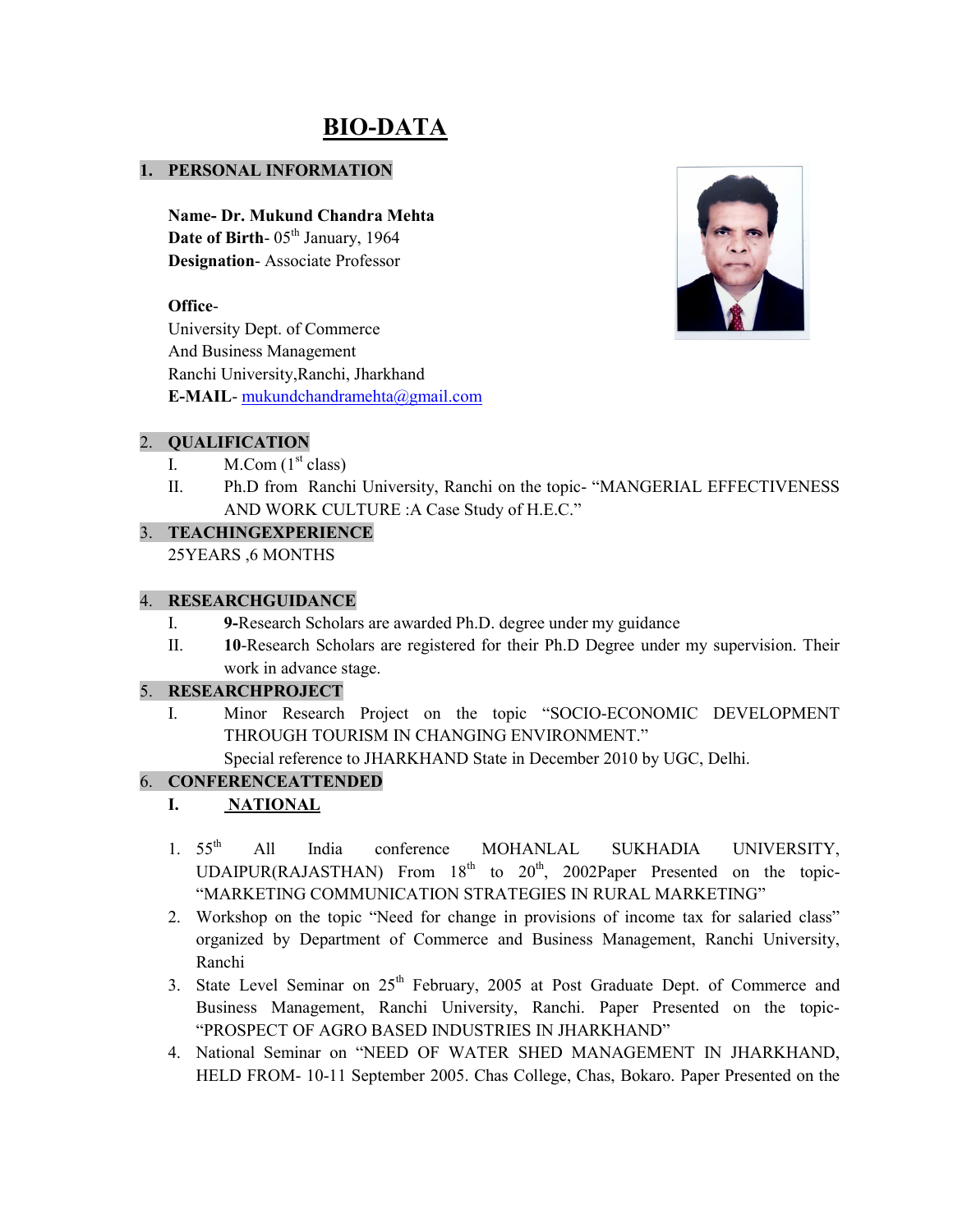topic-"CONSERVATION OF NATURAL RESOURCES FOR FUND AND SUSTAINABLE DEVELOPMENT OF JHARKHAND"

- 5. Workshop on the topic "Accountancy" conducted by Institute of Charter Accountant of New Delhi.
- 6. National Conference on "RECENT ADVANCES IN ENVIRONMENTAL BIO TECHNOLOGY FOR FOREST AND BIO-DIVERSITY MANAGEMENT" on 7-8 March 2006. Ranchi Women's college, Ranchi. Paper Presented on the topic- " HORTI CULTURE : A SUSTAINABLE AGRICULTURE IN JHARKHAND".Sponsored by NAEB, Ministry of Environment and Forestry, Govt. of India, New Delhi.
- 7.  $59^{\mathrm{TH}}$  ALL INDIA COMMERCE CONFERENCE ORGANISED BY FACULTY OF COMMERCE AND MANAGEMENT STUDIES, Andhra Pradesh University, VISHAKHAPATNAM , INDIA.Paper Presented on the topic- " SELF HELP GROUPS- IT'S RURAL IMPEDIMENTS". From -28<sup>th</sup>- 30<sup>th</sup> December 2006.
- 8. International Women's Day Celebration 2009 .One day University level Seminar on WOMEN AND MENTAL STRESS on 8<sup>th</sup> March 2009.
- 9.  $63<sup>rd</sup>$  All India Commerce conference from 1<sup>st</sup> to 3<sup>rd</sup> October, 2010 organized by Faculty of Commerce, GOA University. Paper Presented on the topic- " GREEN MARKETING : ''STRATEGIES AND CHALLENGES".
- 10. National Seminar on FINANCIAL INCLUSION AND INCLUSIVE GROWTH organized by University Dept. of Commerce and Business Management , VINOBA BHAVE ,Uni. Hazaribag on 22<sup>nd</sup> -23<sup>rd</sup> March 2012. Paper Presented on the topic- " AN INSTRUMENT AS APUBLIC POLICY FOR FINANCIAL INCLUSION."

# II. **INTERNATIONAL-**

- 1. International Conference on INFRASTRUCTURE FINANCE (ICIF-2010) at IIT Kharagpur, during  $3^{RD}$  -5<sup>th</sup> June 2010. Paper Presented on the topic- " PROJECT MANAGEMENT : MANAGING PROJECT RISK."
- 2. Nepal International Infrastructure Finance Confernce(NIIFC-2010), Balkumari College, Narayangarh , Nepal, during 2-3 Dec. 2010. Paper Presented on the topic-" EXPANDING ELECTRICITY ACCESS IN RUARAL AREAS".
- 3. INTERNATIONAL CONFERENCE ON GREEN BUSINESS STRATEGIES, during January 6-7 2011( ICGBS-11) at JK Business School, Gurgaon, India.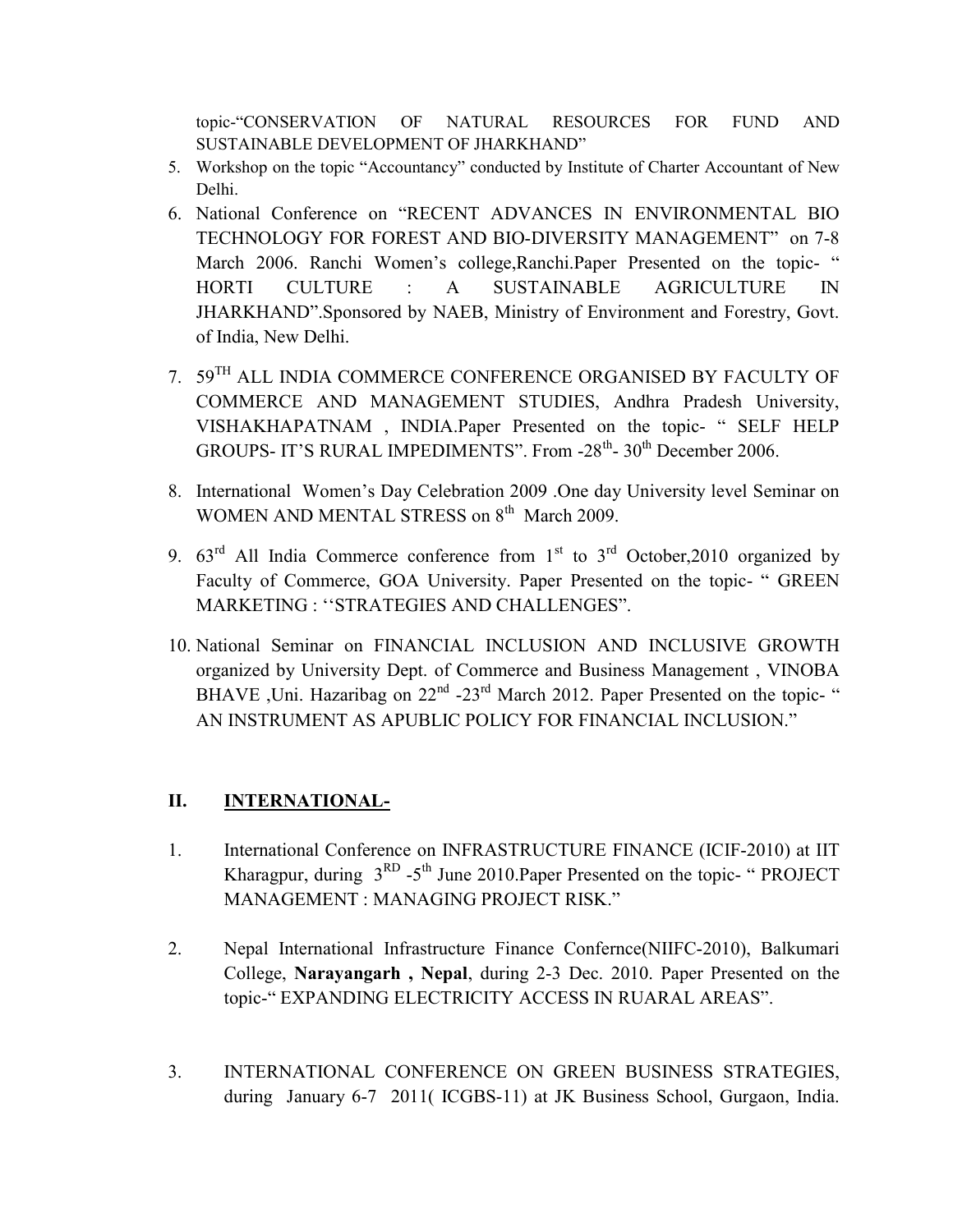Paper Presented on the topic-" PROFITABLE SALES AND BUSINESS STRATEGIES IN 21<sup>ST</sup> CENTURY".

- 4. International Conference On Humanities, Geography And Economics (ICHGE'2011) at Pattaya, Thailand on Dec.17- 18 2011. Paper Presented on the topic-" MONETARY POLICY IN INDIA:REFORMS AND IT'S EVALUATION"
- 5. INTERNATIONAL CONFERENCE ON MANAGEMENT AND BEHAVIOURAL SCIENCE organized by organized by STMP, New Delhi, India. 3<sup>rd</sup> June 2012 Paper Presented on the topic-" MARKETING MIX DECISIONS AND RURAL MARKETING"
- 6. INTERNATIONAL CONFERENCE ON CREATING A SUSTAINABLE BUSINESS organized by Jaipur Institute of Management, Jaipur. Paper presented on the topic: "Socio-Economic Development through Tourism in India.
- 7. UGC sponsored International Seminar on "INNOVATION AND COMPETITIVE STRATEGIES FOR SUSTABLE ENTREPRENEURSHIP" IN P.G DEPT. OF COMMERCE, UTKAL UNIVERSITY, BHUNESHWAR, ODISHA ON 23-24 FEBRUARY, 2013.
- 8. Second International conference on "Management, Humanities And Economics" 2013, may 6-7, Kuala Lumpur, Malaysia.Organised by Planetary Sceintific Research Centre. Paper presented on the topic-"CHALLENGES AND OPPURTUNITIES IN MICRO, SMALL AND MEDIUM ENTERPRISES IN INDIA."
- 9. "CHALLENGES FACED BY INDIAN ORGANISATION FOR HUMAN RESOURCE DEVELOPMENT" in International conference on Management and Business Research organized by STMP on 23-24 November, 2013 in Gwalior, Madhya Pradesh.
- 10. "NABARD and its role in Rural Credit" in the International conference on "Development Prospects of Indian Economy" organized by STMP and Rajasthan University, Jaipur on 1-2 March, 2014 in Jaipur, Rajasthan.
- 11. 7  $7<sup>th</sup>$  International Conference organized by BHARTI VIDYAPEETH DEEMED UNIVERSITY, IMR, New Delhi on  $16^{th}$  -17<sup>th</sup> Jan, 2015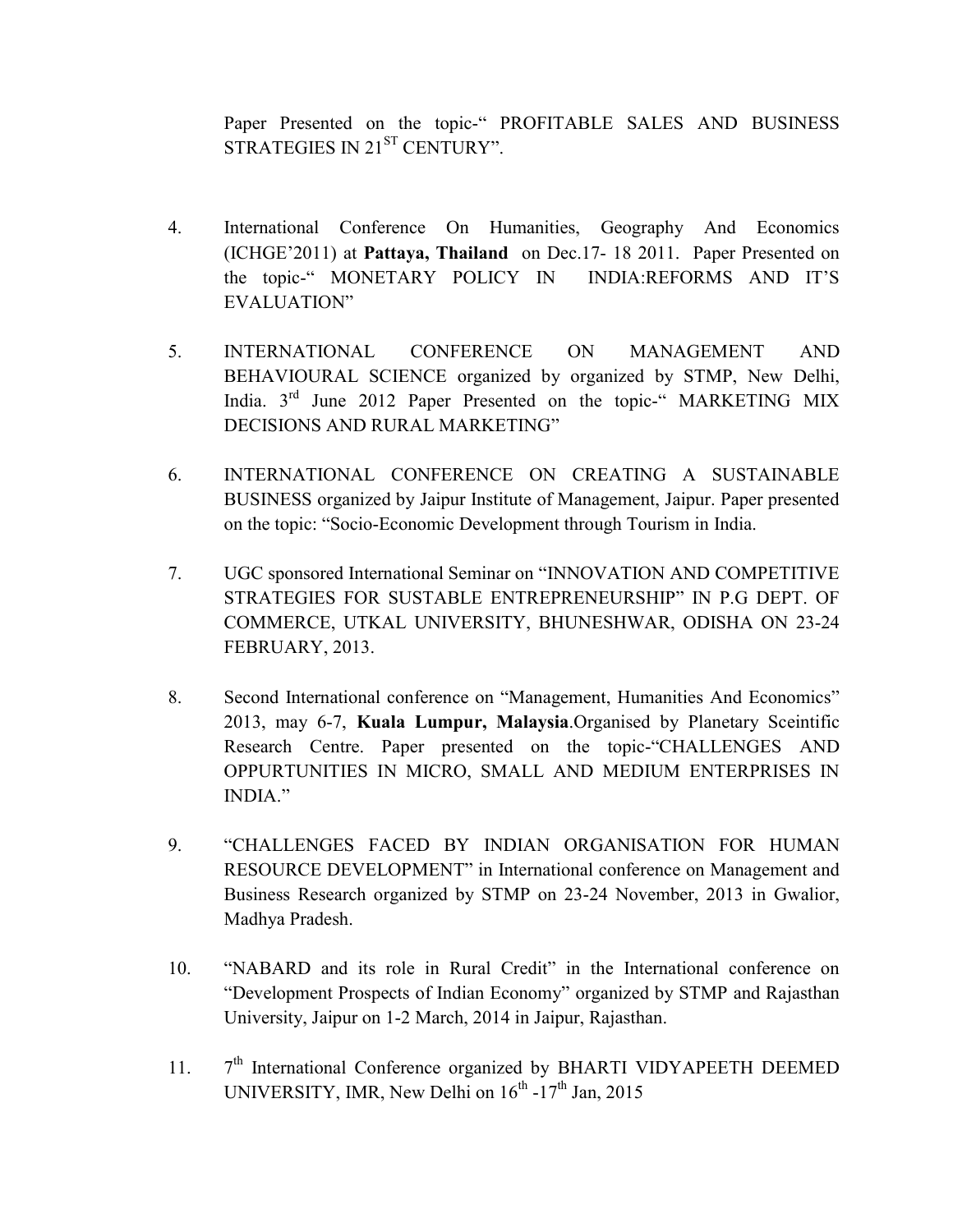- 12. International Conference On Emerging Strides in Innovations and Skill Development : A Sustainable Perspective, organized by School of Management Sciences, Varanasi held on February 2016. Paper presented on the topic, "Environmentally Sustainable Business Strategies: A Case Study of Infosys".
- 13. International Conference organized by University Department of Commerce and Business Management, Ranchi University, Ranchi on November 2018. Paper presented on the topic: " Prospects of Mutual Fund in Jharkhand".

## 7. RESEARCHPAPERPUBLISHED

#### I. National-

- 1. Regional Rural Bank: Problems and Suggestions Kurukshetra Jan-Feb 1996 ,Pg.- 61-62
- 2. Contribution of World Bank in India Yojna Oct- 1995.Pg.- 21-22.

#### II. International-

- 1. "MONETARY POLICY INDIA : REFORMS AND IT'S EVALUATION" International Proceedings of PSRC Planetary Scientific Research Centre in Pattaya, Thailand. ISBN-978-81-922428-2-8—2011.
- 2. "RURAL WOMEN ENTREPRENEURSHIP IN INDIA:OPPORTUNITIES AND CHALLENGES"International Proceedings of PSRC Planetary Scientific Research Centre Pattaya, Thailand ISBN- 978-81-922428-2-8—2011.
- 3. "PROFITABLE SALES AND BUSINESS STRATEGIES IN 21<sup>ST</sup> CENTURY".Asian Journal of Research in MarketingVol.2 ISSUE-2, April-2012, ISSN-2277-6621.
- 4. "A REVIEW OF INFORMATION AND IT'S NEED IN AGRICULTURE MARKETS" South Asian Journal of Marketing and Management Research. Vol.2 ISSUE 4 , April 2012, ISSN-2249-7137.
- 5. Nepal International Infrastructure Finance Confernce(NIIFC-2010), Balkumari College, Narayangarh , Nepal, during 2-3 Dec. 2010. Paper Presented on the topic-" EXPANDING ELECTRICITY ACCESS IN RUARAL AREAS". Vol. II, Journal of Balkumari College, Kathmandu, Nepal. Vol.2 Pg. 170-172 ISO-9001: 2008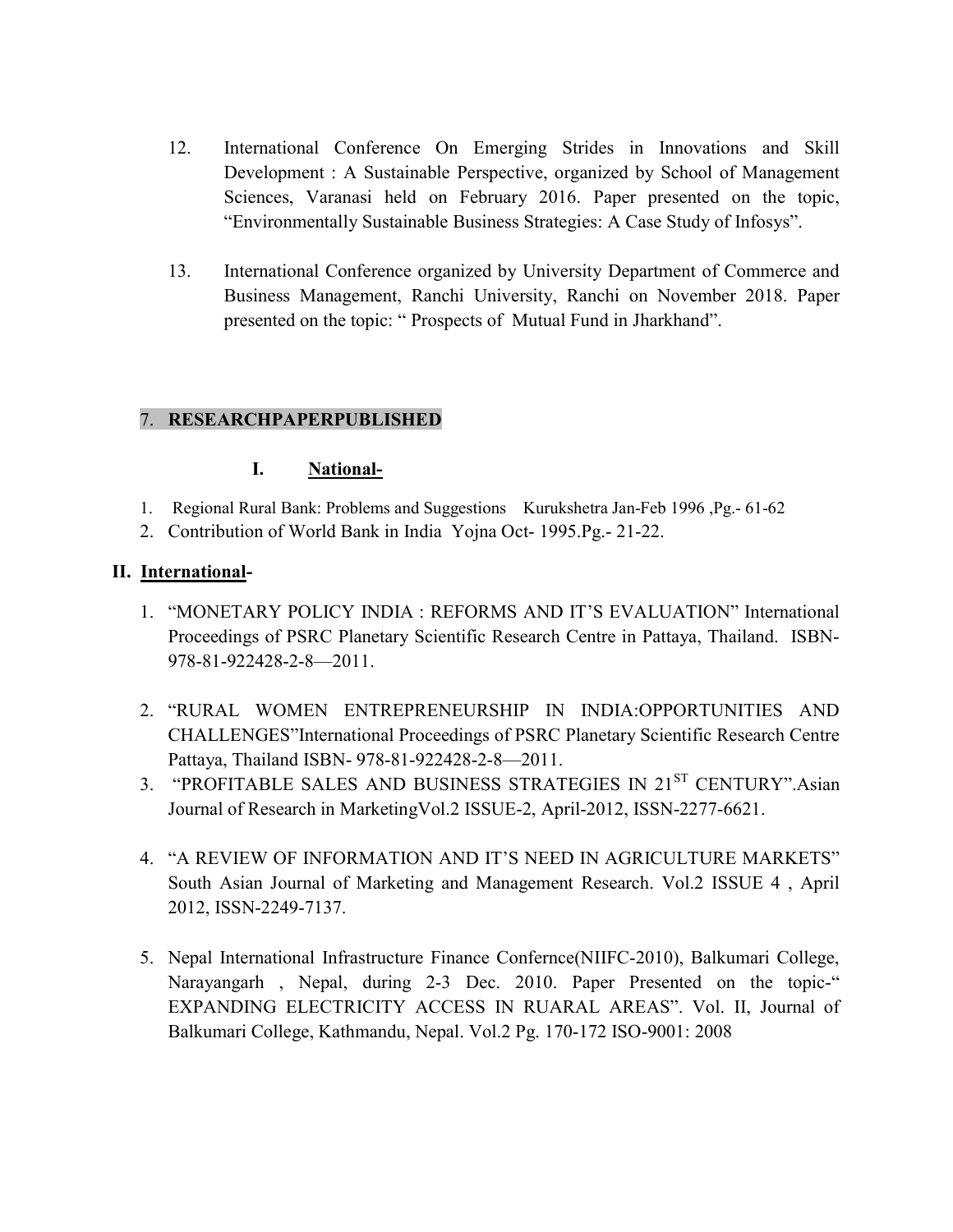- 6. "FINANCIAL INCLUSION AND ROLE OF MICROFINANCE"Asian Journal of Research in Banking and FinanceISSN-2249-7323, May-2012.
- 7. "IS RURAL MARKETING A BOON TO INDIAN MARKETERS?" Radix International Journal of Research in Marketing, Vol. 1, Issue 5, May 2012, ISSN-2250- 3786
- 8. "SELF HELP GROUPS- IT'S RURAL IMPEDIMENTS "International Journal of Scientific and Research Publication ISSN -2250-3153,Vol.-2 ISSUE-4 , May 2012
- 9. "MARKETING MIX DECISIONS AND RURAL MARKETING" In the proceedings of 'International Conference On Management And Behavioural Science' organized by STMP. 3rd June 2012. ISBN- 978-93-81212-17-2
- 10. "RURAL MARKETING –A study of its SWOT analysis" South Asian journal of Marketing and Management Research, vol. 2, Issue-9(September 2012) ISSN- 2249- 877X
- 11. "SOCIO- ECONOMIC DEVELOPMENT IN INDIA THROUGH TOURISM". International Conference on Creating a sustainable business. Dec 7-9 2012 Jaipuria Institute of Management, Jaipur
- 12. " LEADERSHIP STYLES AND THEIR CONSEQUENCES", Radix International Journal of Economics and Business Management, Vol. 2, Issue-1, January 2013, ISSN-2277-1018
- 13. ENTREPRENEURSHIP AND ECONOMIC GROWTH IN INDIAN CONTEXT" Asian Journal Research In Business, Economics And Management. Vol. 3, Issue -5 (May - 2013) ISBN-2249-7307
- 14. Second international conference on "Management, Humanities And Economics" 2013, May 6-7, Kuala Lumpur, Malaysia. Organized by Planetary Sceintific Research Centre. Paper presented on the topic-"CHALLENGES AND OPPURTUNITIES IN MICRO, SMALL AND MEDIUM ENTERPRISES IN INDIA."
- 15. "CHALLENGES FACED BY INDIAN ORGANISATION FOR HUMAN RESOURCE DEVELOPMENT" in International conference on Management and Business Research organized by STMP on 23-24 November, 2013 in Gwalior, Madhya Pradesh. ISBN-978-93-81212-49-3
- 16. "WORKFORCE PERFORMANCE AND PRODUCTIVITY IMPLICATIONSIN AN ORGANISATION" Radix International Journal of Research in Marketing, ISSN- 2250- 3986, Vol.2, Issue-12, December-13.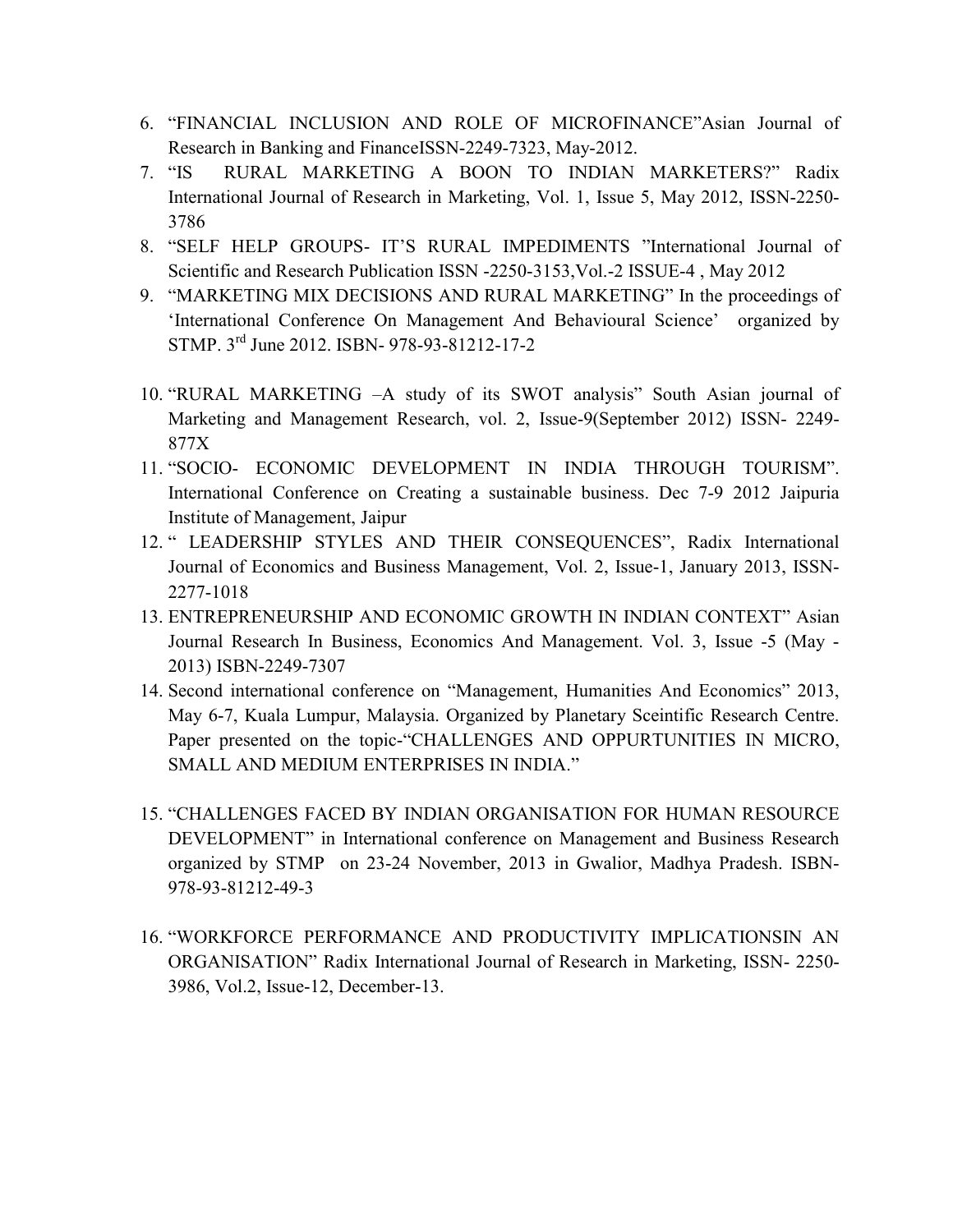- 17. "DEVELOPING EFFECTIVENESS WORKPERFORMANCE AND PRODUCTIVITY IN INDIAN MSME-An Analysis" Radix International Journal of Research in Marketing, ISSN- 2250-3986, Vol.2, Issue-12, December-13.
- 18. "NABARD and its role in Rural Credit" in the International Conference on "Development Prospects of Indian Economy" organized by STMP and Rajasthan University, Jaipur on 1-2 March, 2014 in Jaipur, Rajasthan. ISBN no. - 978-93-81212- 62-2.
- 19. "Social Demography :Prospectives" in the International Conference on "Development Prospects of Indian Economy" organized by STMP and Rajasthan University, Jaipur on 1-2 March, 2014 in Jaipur, Rajasthan. ISBN no. - 978-93-81212-62-2.
- 20. "Environmentally Sustainable Business Strategies: A Case Study of Infosys", Proceeding of "International Conference on 'Emerging Strides in Innovations and Skill Development: A Sustainable Perspective", School of Management Sciences, Varanasi, February 2016.
- 21. "Fostering Innovation in Financial Inclusion", International Conference held on March 2017 at School of Management, Manipal University, Manipal.
- 22. "Comparative Analysis Of The Equity Schemes Available at SBI Mutual Fund and ICICI Prudential Mutual Fund" published in Business Management and Behavioral Science, ICBMBS-17, No.11-18 [January 2018]
- 23. "Role of National Bank of Agriculture and Rural Development (NABARD) in Agro Sector of Jharkhand- A Case Study of Ranchi District", published in the book ' Strategic Human Resource and Business Management'
- 24. "Challenges in Motivation in Public Sector Units in India", published in International Innovation Journal, Institute of Management MET Bhujbal knowledge city, Adgaon, Nasik.
- 25. Comparative analysis of SBI Mutual Fund and ICICI prudential fund in Jharkhand published in the International Journal of Technology , Research and Management, ISSN no- 2348-9006, paper vol. 2018.
- 26. "A discussion of E- Governance initiatives for disabled citizens" published in International Journal for Research, Vol.-8 , Issue-6, June 2020, ISSN No- 23219653.
- 27. Perspective of Mutual Funds in Jharkhand, Financial inclusion and Rural development: A road map for rural development, October 2018.
- 28. "Green Marketing Mix- An Overview", published in International Journal of Research, Vol-4 , Issue -14, November -2017, ISSN No- 23348-6848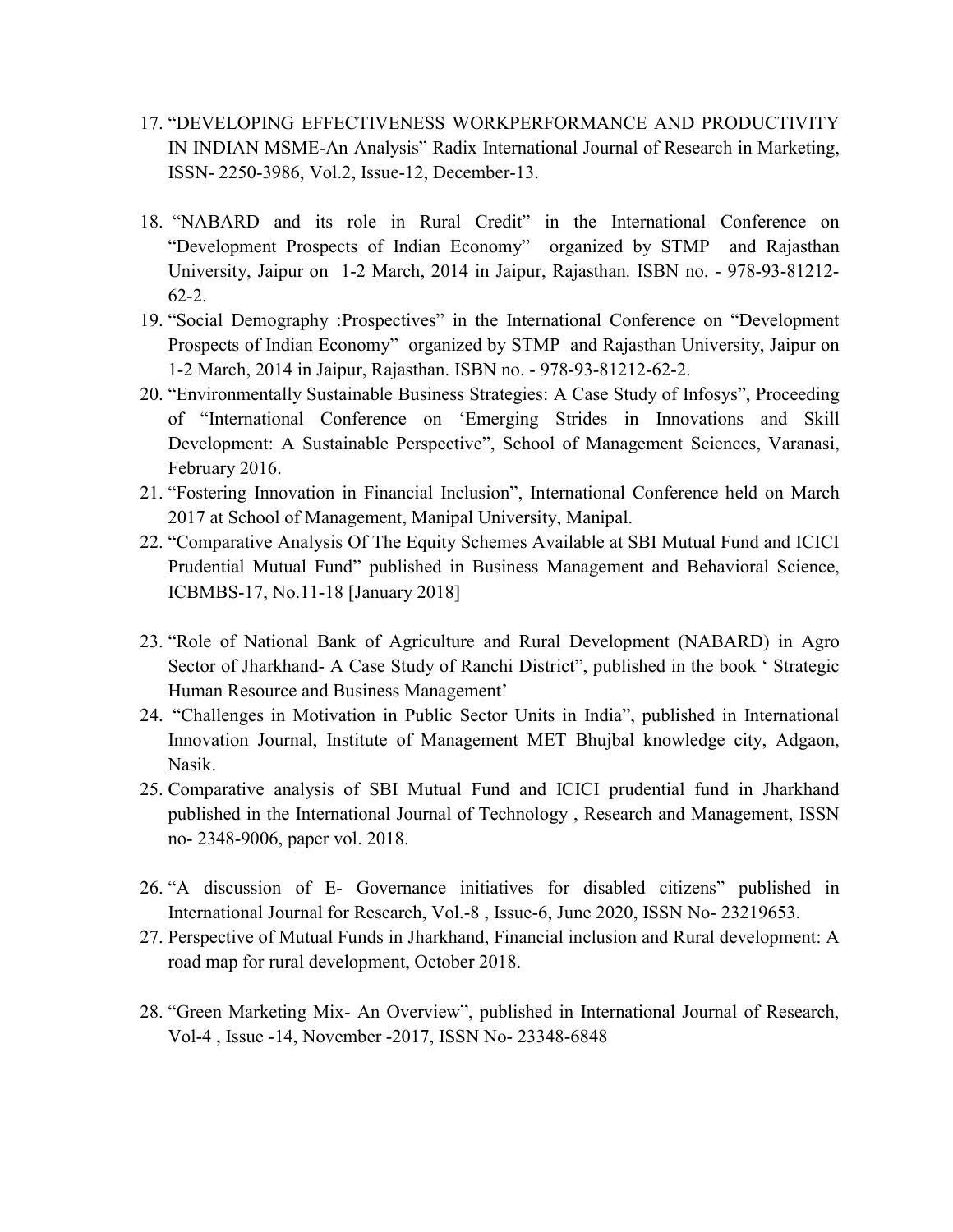- 29. "A Study on key projects conceptualized and commissioned by Heavy Engineering Corporation Limited, Ranchi after the formation of Jharkhand." International Journal of Research Publication and Reviews-ISSN-2582-7421 Vol.-2 No.,11.PP 909-912 Nov-2021.
- 30. "Corporate Social Responsibility in Leading Organisation in Ranchi". International Journal of Research Publication and Reviews ISSN-2582-7421 Vol.2 No. PP 913-918- Nov- 2021.
- 31. "A review of Select Innovations and Emerging Trends in e-Governance."-Journal of Research in Engineering Science and Management. Vol. 3 Issue-08 August -2020, ISSN-2581-5792.
- 32. Rebuilding Tourism and Hospitality Sectors: Covid -19 Crisis, Policy Solutions and the way. Article Published- E-HRM: 21<sup>st</sup> Century Talent Management.
- 33. "Digitalization in the Hotel Workspace" on the occasion of "World Tourism Day 2020" to be held on 26-27 September,2020. Article Published-Impact of Make in India on Entrepreneurship.

# 8. CARRIER ADVANCEMENT PROGRAMME

- 1. Completed Orientation Programme organized by the Academic Staff College, Ranchi University, Ranchi from 27<sup>th</sup> May-23<sup>rd</sup> May 1998.
- 2. Completed U.G.C. sponsored Third Refresher Course in Commerce organized by the Academic Staff College from Nov.21<sup>st</sup> 2000 – Dec.11<sup>th</sup> 2000.
- 3. Participated in U.G.C sponsored refresher course in "Business Management from  $28<sup>th</sup>$ November 2003 to  $18<sup>th</sup>$  Dec. 2003.
- 4. Participated in 5 days Refresher Course held at Patna from 1.3.2003 to 5.3.2003.
- 5. Completed Orientation Course of the National Service Scheme organized by N.S.S Training Orientation Centre, Rural Development Centre, Indian Institute of Technology, Kharagpur.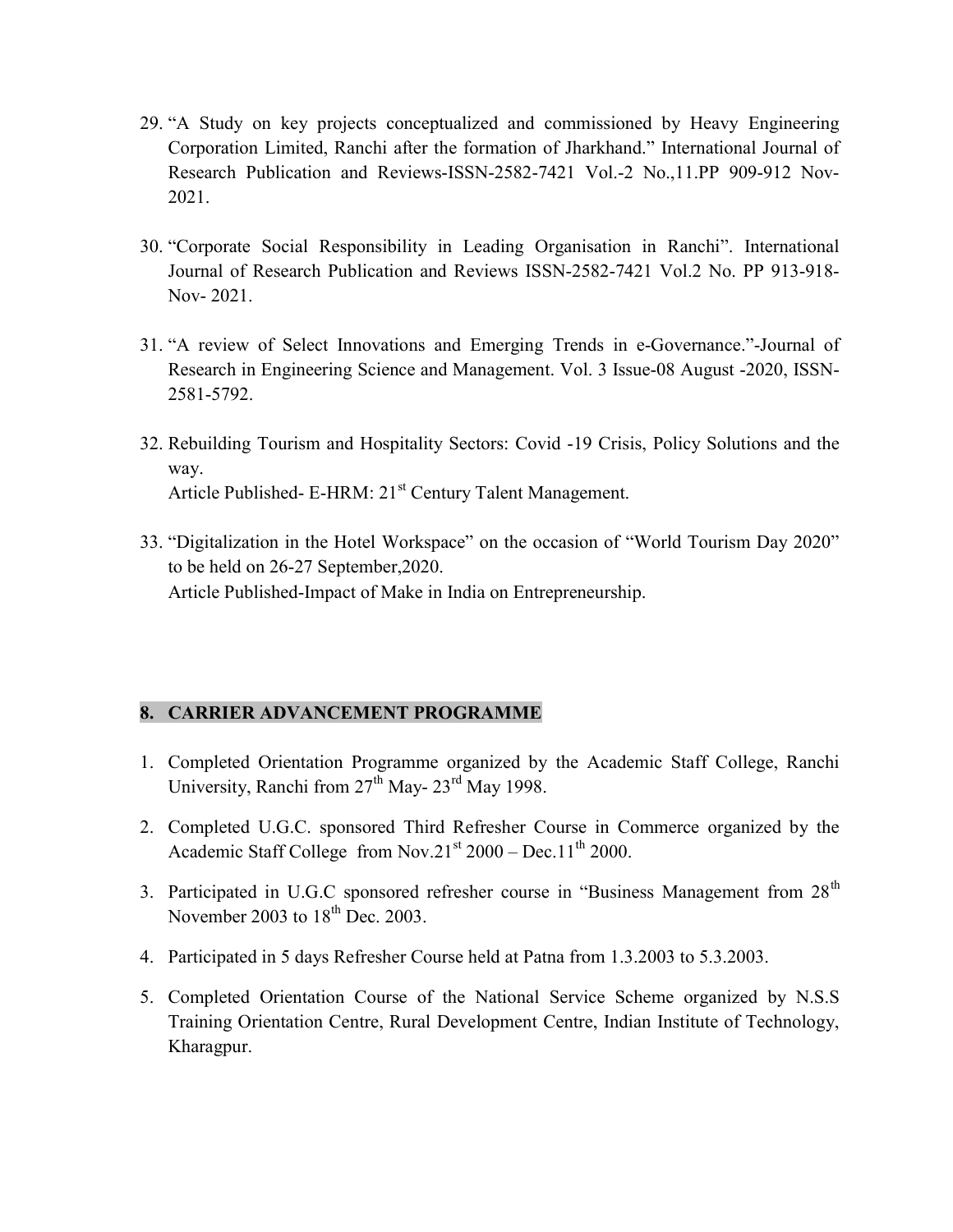6. Participated in the Orientation Programme on 'Management of Diversity and Equity in Universities and Colleges' organized by the Dept. of Educational Administration of the Universities from  $16^{th}$ -20<sup>th</sup> March 2015 at NUEPA, New Delhi.

### 9. BOOK PUBLISHED

1.Factors Affecting: Agriculture Productivity in Jharkhand. Published by K.K Publications, Allahabad, U.P.

2.Corporate Governance, Ethics and Social Responsibility of Business. Published by SBPD Publications, ISBN: 978-93-89585-24-7.

3.Evaluation of Mutual Funds in India: A Comparative Study of ICICI Prudential Mutual Fund and SBI Mutual Fund. Published by LAP LAMBERT Academic Publishing, Mauritius . ISBN: 978-620-0-30694-4

4.Book entitled 'Human Resource Development' is in the process of publishing by Bharti Publications, New Delhi.

5.Book entitled 'Socio-Economic Development through Tourism in Changing Environment' is in the process of publishing by Bharti Publications, New Delhi.

# 10. BOOK EDITED AND ARTICLES REVIEWED

- 1. Edited the Book entitled "Developments Prospects of Indian Economy",published by Bharati Publications, Delhi. ISBN no. 978-93-81212-62-2.
- 2. Edited the Interdisciplinary Journal of Management and Behavioral Sciences, a referredJournal of STMP, Delhi, January 2014-March 2014, ISSN No. 2278-1285
- 3. Edited the Journal entitled 'Changing Finance and Economic Perspectives'ISBN No. 978-93-81212-79-0
- 4. Reviewed the manuscript entitled "The Impact of entrepreneurship training programme on economic development in Zimbabwe. A Case study of Gweru." Of International Greener Journals.
- 5. Reviewed the manuscript entitled "Women Entrepreneurs in a Patriarchal Society: Obstacles and Opportunities."Of Journal of Sustainable Center of Science and Education.
- 6. Reviewed the manuscript entitled "The impact of Corporate Governance in the Financial Performance of Islamic Banks: Evidence from the GCC region" of African Journal of Business Management.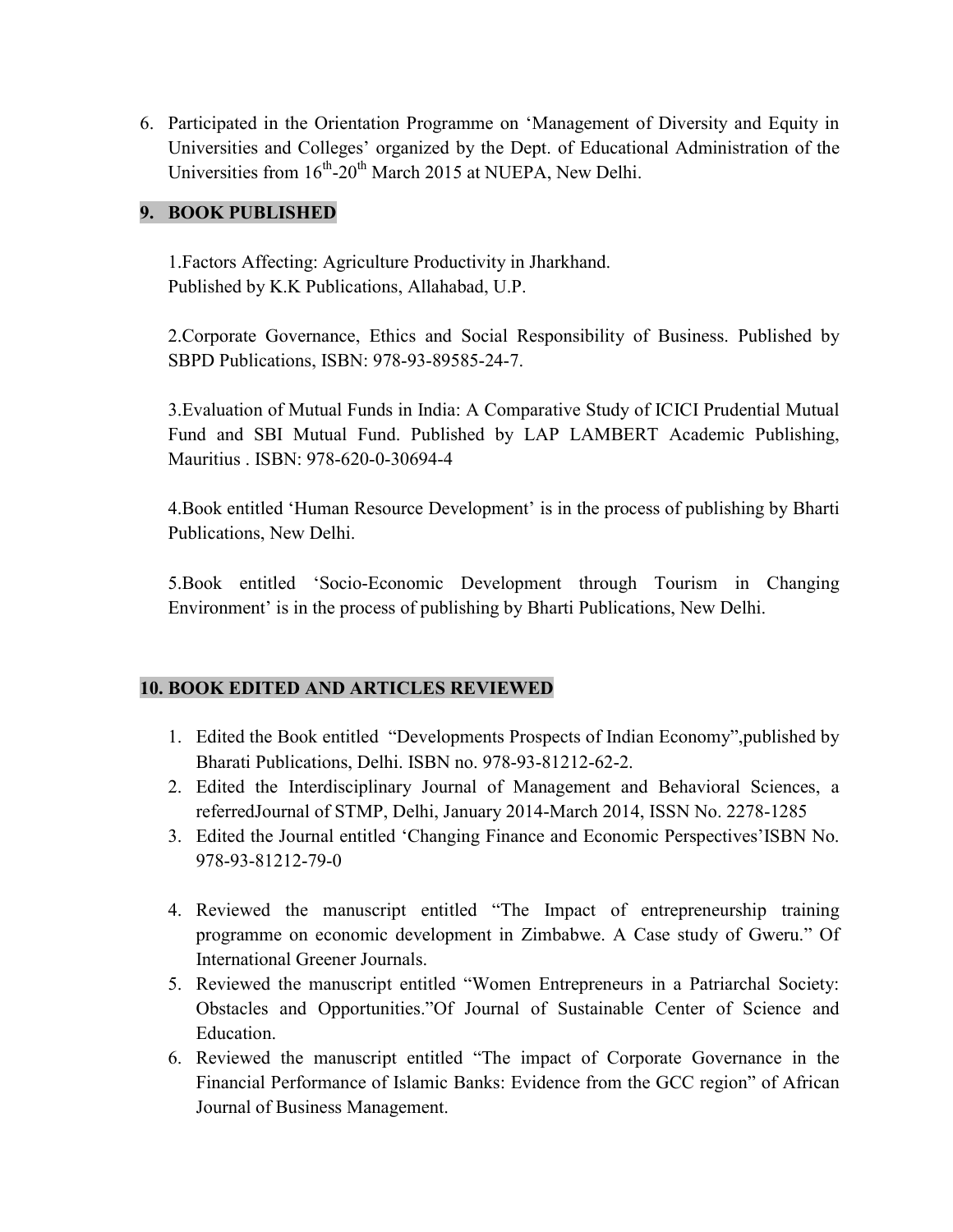## 11. PROFESSIONAL RECOGNITION, ADMINISTRATIVE EXPERIENCES AND **OTHERS**

- 1. Secretary of Silli College, Silli, Ranchi since 2007, appointed by RU,Ranchi..
- 2. Worked as a NSS programme officer from January 2001-January 2005 and again appointed as a programme officer from March 2005-July 2011.
- 3. A new course BBA designed on 08.12.2004 in Ranchi Women's College, Ranchi and also worked as a course co-ordinator of BBA from 2007-2011.
- 4. Asst. Co-ordinator, CELL OF VOCATIONAL COURSES, RU, Ranchi.
- 5. Expanded distance education through Nalanda Open University, Patna as an Assistant Co-ordinator of NOU study centre at Ranchi Women's College, Ranchi from 2002- 2010.
- 6. Nominated by the advisory council of college for the Admission committee, Cultural forum, Library, Extension and Outreach activity community, Sports committee, Book bank committee, Guest lecture series, Minor project works committee, Advance learner group incharge, organized seminar, talks, orientation classesetc. and also worked as a co-ordinator at the evaluation of Ranchi University, Ranchi at Ranchi Women's College, Ranchi from 2002-2010
- 7. Member of CENTRAL SCHOOL, NAMKUM, Ranchi.
- 8. Course co-ordinator of Refresher Course in 'Financial Management' organized by UGC Academic Staff College, RU, Ranchi from 10.06.11- 30.06.11.
- 9. Course co-ordinator of Refresher Course in 'Business Studies' organized by UGC Academic Staff College, RU, Ranchi from 05.08.14- 25.08.14.
- 10. Worked as a Assistant Centre Superintendent & Controller of Examinations in various types of Exams conducted at college, viz. UPSC Exam, JPSC, CA, BANKING, SSC Exam etc.
- 11. Worked as an OrganisationalSectretary in the IX International Conference on Finance and Business Management organized by University Dept. of Commerce &Business Management, Ranchi University in association with STMP, New Delhi, India from  $11^{th}$  July 2014 to  $12^{th}$  July 2014.
- 12. Organizing Secretary of the International conference on "Development Prospects of Indian Economy" organized by STMP and Rajasthan University, Jaipur on 1-2 March, 2014 in Jaipur, Rajasthan. ISBN no. - 978-93-81212-62-2.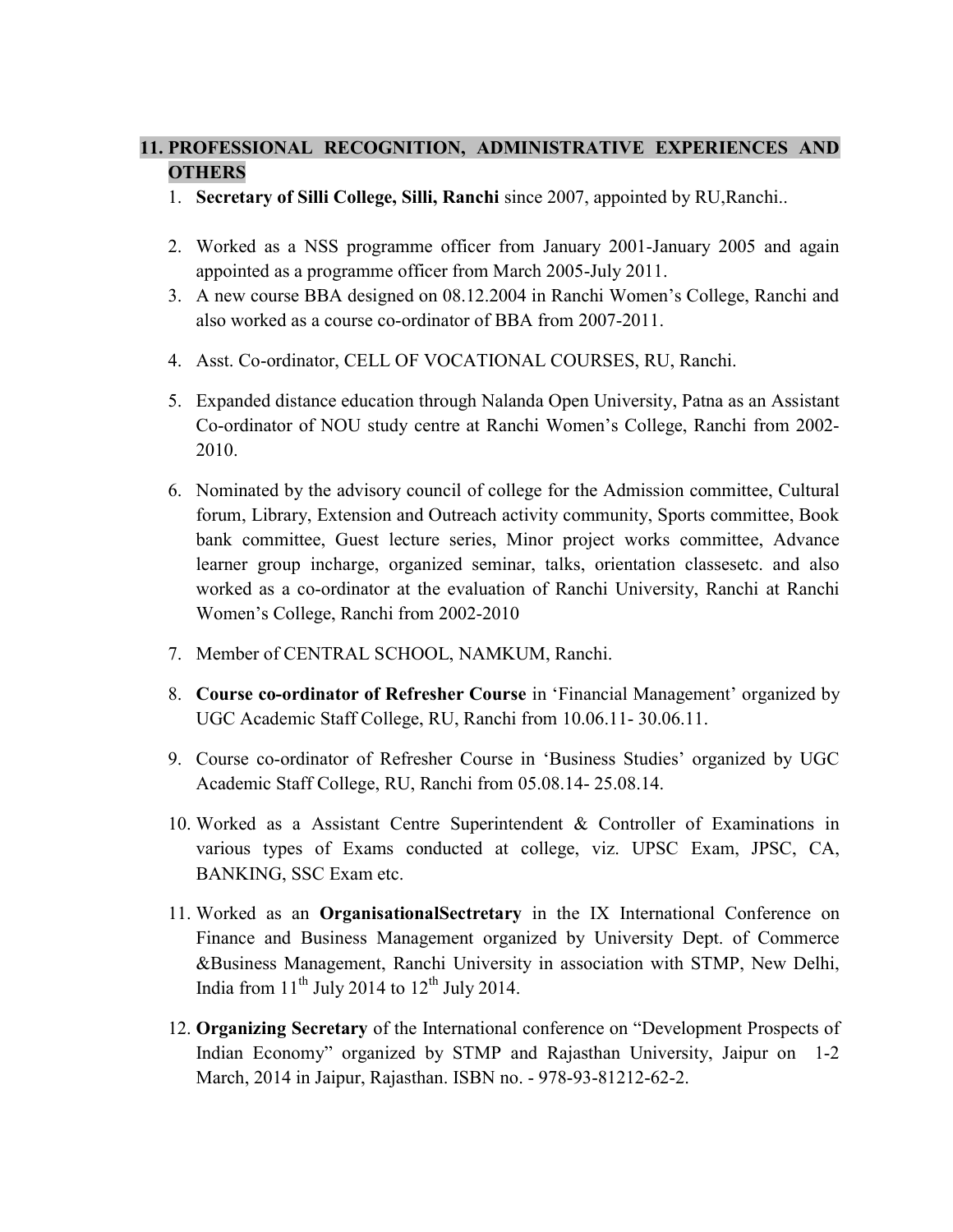- 13. Worked as a Co-ordinator in the Institute of Management Studies,Ranchi University, Ranchi from November 2014 to till date.
- 14. Worked as the Director of Institute of Management Studies,Ranchi University, Ranchi from May 2017.
- 15. Appointed as a Council for Vocational Studies, Ranchi University, Ranchi from 01.04.2020.
- 16. Appointed as theDirector of Department of Journalism And Mass Communication, Ranchi University, Ranchi from 19.05.2020.
- 17. Life Member of 'Indian Journal of Commerce' from 28.12.1997.
- 18. Appointed as an Expert in the panel of Selection Committee for the appointment of intermediate teachers in Ranchi Women's College, Ranchi.
- 19. Appointed as an Expert in the panel of Selection Committee for the appointment of intermediate teachers in Central School,Nakum, Ranchi.
- 20. University Nominated Member of Board of Studies in Ranchi Women's College Ranchi

#### 12. AWARDS ACHIEVED

- 1. Certificate for Excellence as 'Best Teacher'in 2004 by the Principal RWC, Ranchi.
- 2. Certificate of Excellence as 'Best Teacher' by HRD JHARKHAND GOVT. RANCHI in 2008.
- 3. Elected as a member of the SENATE from the constituency Group C-1, University Dept. of Faculty Science and Commerce in 2013-2016.
- 4. Elected as a member of the SENATE from the constituency Group C-1, University Dept. of Faculty Science and Commerce in 2019.
- 5. Elected as a member of the SYNDICATE by the members of SENATE, Ranchi University, Ranchi-2019.
- 6. Certificated Awarded for SESSION CHAIR in Gwalior, Madhya Pradesh. International conference on Management and Business Research organized by STMP on March 1-2, 2014